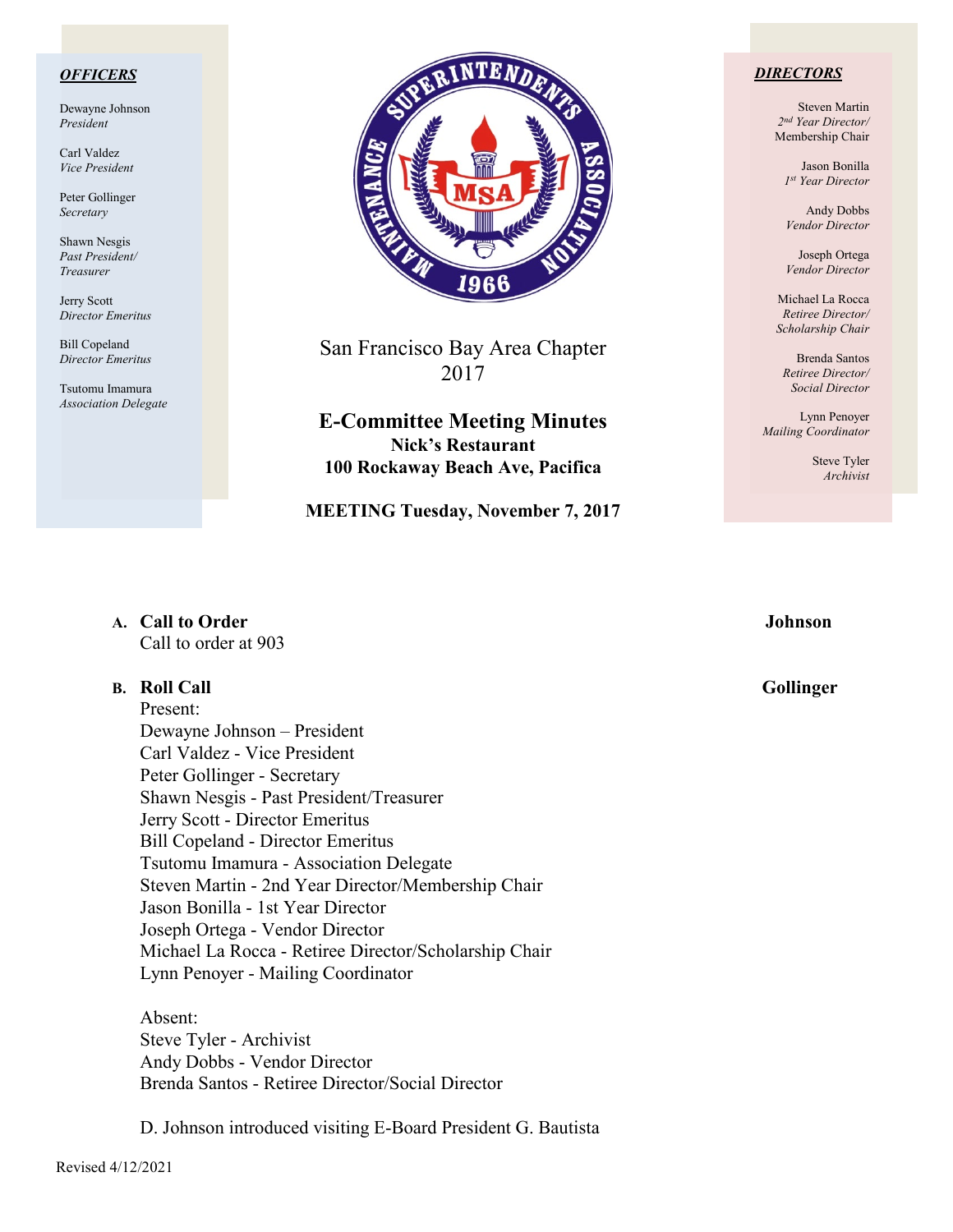## **C. Approval of Previous Minutes All**

**-** *Approve October E-Comm. Meeting minutes.*

 **-** *Approve October General Meeting minutes.*

# **D. Standing Committee Reports**

# **1. Membership LaRocca**

# *Members*

| Life Members:    | 56  |
|------------------|-----|
| Regular Members: | 111 |
| Vendor Members:  | 56  |
| Total Members:   | 223 |

M. La Rocca reported on details regarding honored life member for Christmas meeting, Danny Pellegrini.

# **2. Life Members LaRocca/Santos**

Life members – No new members

# **E. Vendors Report Dobbs/Ortega**

J. Ortega states nothing to report, S. Nesgis shared that we have 7 premiere venders currently. S. Nesgis also reviewed the benefits of premiere vendor program reminding everyone that it is open to all Vendor Members (75\$ membership, 200\$ PV fee)

# **F. Association Report Imamura/Valdez**

C. Valdez reports that the education program has been very successful, over 200 students enrolled and 5 different classes offered. Additional teachers have been added. Carl also reports that the association has hired George Bradley as the education director for our education program. C. Valdez mentioned the presence of the Peter Walsh Trophy and how honored he feels to have won the award.

T. Imamura reported on the 501c3, we are up and running but there is a refile to address the trust fund donation write off issue. Currently trust donations can only be written off 30% until the re-file complete. Other regular donations are not affected by this issue. We have started an endowment fund through Charles Schwab for a ½% fee. T. Imamura is unsure how the association wants to use the money.

G. Bautista reports that training and education look to be the primary destination for the 501c3 funds.

T. Imamura reported that donations can be earmarked by the donor for specific funds, chapters, or the organization as a whole.

T. Imamura discussed his concern regarding the association as a whole, citing the loss of the Reno chapter and the reported trouble with the Redwood Empire chapter. This should be a focus of the chapter and the association as a whole. G. Bautista reported that he and Lyle Waite are trying to make a difference with the Redwood Empire Chapter. C. Valdez reported on the need to continue to reach out to new agencies. B. Copeland spoke on the history of the last two years effort to complete 501c3 process and emphasized that T. Imamura was the constant driver.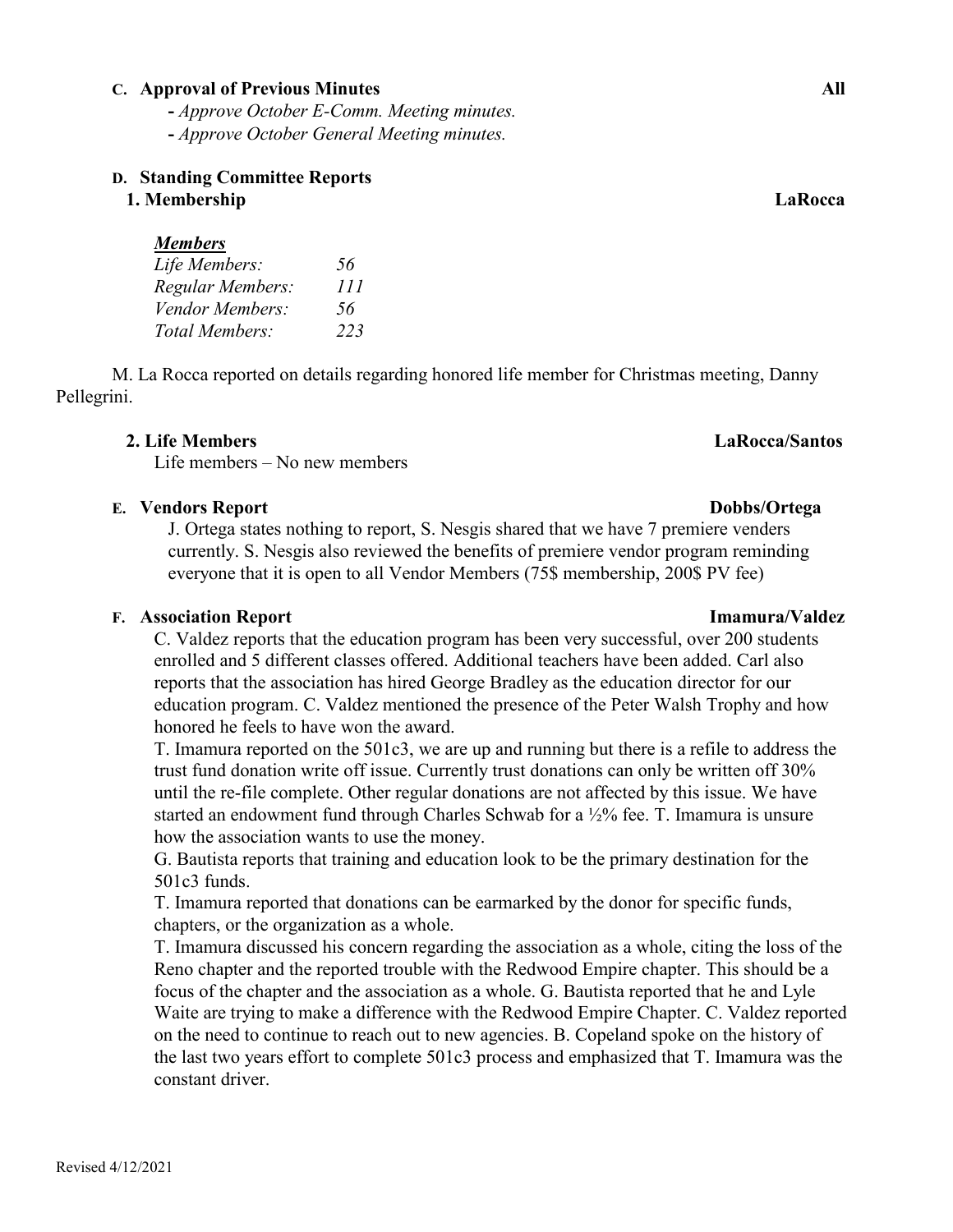# **G.** Training Coordinator **Martin** Martin **Martin**

November 9th, Cal-Pers benefits basics, Three Flames in San Jose December 7th, Christmas Luncheon meeting, Zio Fraedos in Pleasant Hill

## **H. Scholarships LaRocca/Imamura**

M. La Rocca reports that website updating of Scholarship process is still in progress.

# **I.** Golf Tournament Committee Report **Ortega**

S. Nesgis reported 128 paid players, brought in \$16,850 in profit. MSA will receive \$6,530. G. Bautista reported that the LA chapter is doing the same as SFBA teaming up with APWA chapter in their area.

## **J. Social Committee Johnson**

D. Johnson reported on the last outing, Oct 21st, to Golden Gate racetrack. D. Johnson reported that it was a great outing, 18 members attended and most would like to do it again in the future.

# **K. Treasurer's report** Nesgis

S. Nesgis gave an update on T. Borman resigning, S. Nesgis filling in as treasurer, and moving accounts to Chase. Currently we have 3 signers, S. Nesgis, P. Gollinger, and C. Valdez. S. Nesgis reviewed his report and discussed the recent vendor show. 3 new vendor members, 30 vendors signed up, 2 vendors couldn't make show due to wildfires. Precision Concrete Cutting was the gold sponsor, and there were 4 silver sponsors. The show brought in \$600 from sponsorship and \$432 for scholarships. 154 lunch tickets issued, 105 checked in. C. Valdez noted the large difference between 2015 and 2017 money. S. Nesgis discussed the lack of 2017 sponsors and the increased cost of food. J. Ortega mentioned other chapters charge nominal fee for lunch to offset cost, i.e. 5-10 dollars. T. Imamura thinks we need some events that are free of cost as a reward for being involved with the association. L. Penoyer agrees with T. Imamura regarding cost for lunch at the vendor show.

T. Imamura moves to approve report, C. Valdez seconded, all ayes.

S. Nesgis is working with Susie from the San Diego chapter on the annual report due to the Association E-Board. S. Nesgis is requesting that we purchase Quickbooks and install on MSA laptop for transferability. C. Valdez amends that we need to update the chapter laptop in conjunction with the program purchase.

C. Valdez moves we approve up to \$2,000 for purchase of new laptop and accounting software, B. Copeland seconds, all ayes.

| Account totals: |
|-----------------|
|-----------------|

| \$22,423.13 |
|-------------|
| \$22,209.52 |
| \$44,632.65 |
|             |